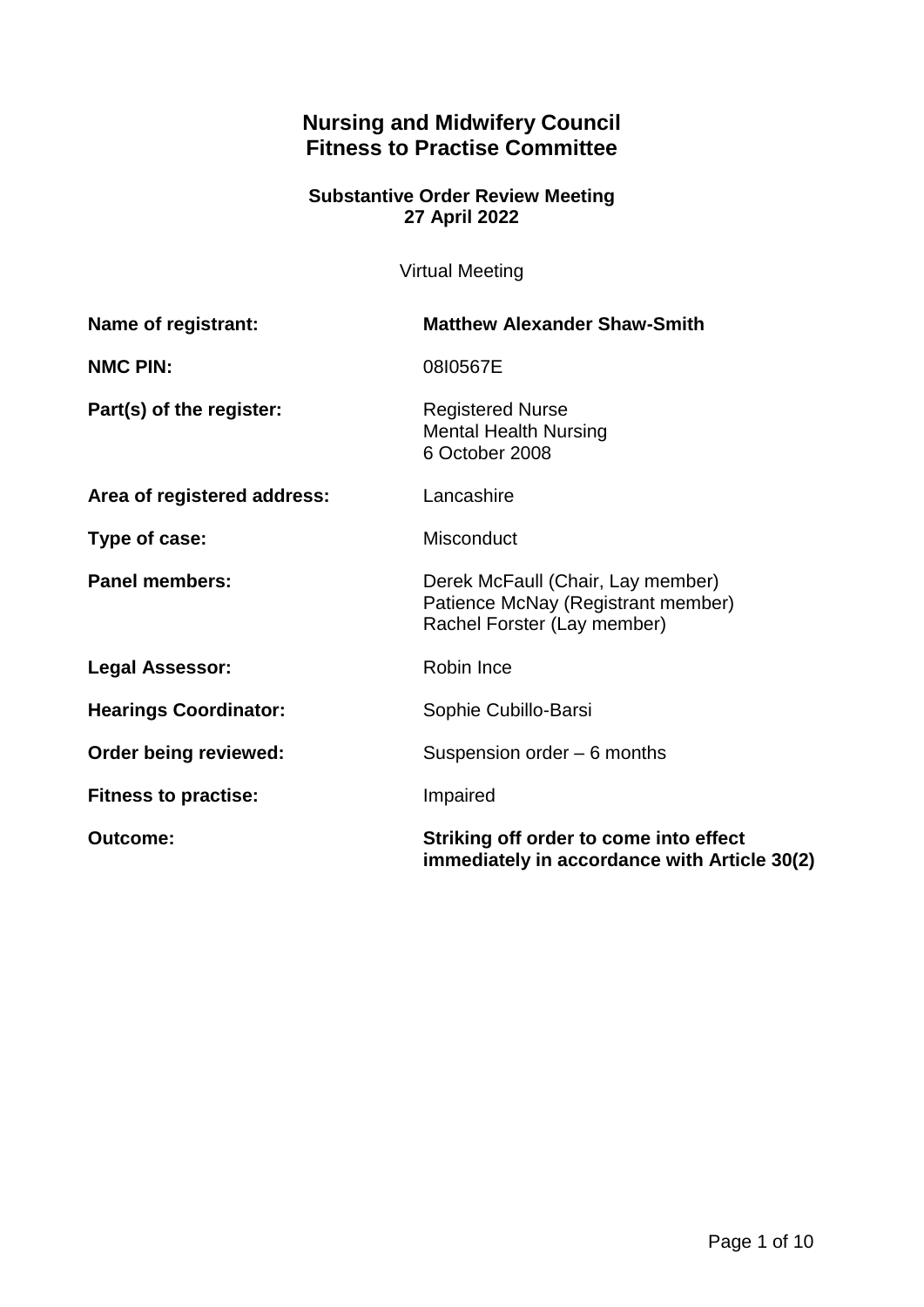## **Decision and reasons on service of Notice of Meeting**

The panel noted at the start of this meeting that Mr Shaw-Smith was not in attendance and that the Notice of Meeting had been sent to Mr Shaw-Smith's registered email address on 17 March 2022.

The panel accepted the advice of the legal assessor.

The panel took into account that the Notice of Meeting provided details of the substantive order being reviewed after a specific date namely 18 April 2022 by way of a meeting. The Notice advised Mr Shaw-Smith that if he objected to the matter proceeding by way of a meeting then he was to notify the NMC within 29 days of the date of the Notice. The panel noted that no such request had been made by Mr Shaw-Smith.

In the light of all of the information available, the panel was satisfied that Mr Shaw-Smith has been served with notice of this meeting in accordance with the requirements of Rules 11A and 34 of the 'Nursing and Midwifery Council (Fitness to Practise) Rules 2004', as amended (the Rules).

#### **Decision and reasons on review of the substantive order**

The panel decided to replace the current suspension order with a striking off order.

This order will come into effect immediately in accordance with Article 30(2) of the 'Nursing and Midwifery Order 2001' (the Order).

This is the second review of a substantive suspension order originally imposed for a period of six months by a Fitness to Practise Committee panel on 5 May 2021. A review hearing of the order was listed on 26 October 2021 however that hearing was adjourned. The order was then reviewed on 1 December 2021 and extended for a further six months.

The current order is due to expire at the end of 4 June 2022.

The panel is reviewing the order pursuant to Article 30(1) of the Order.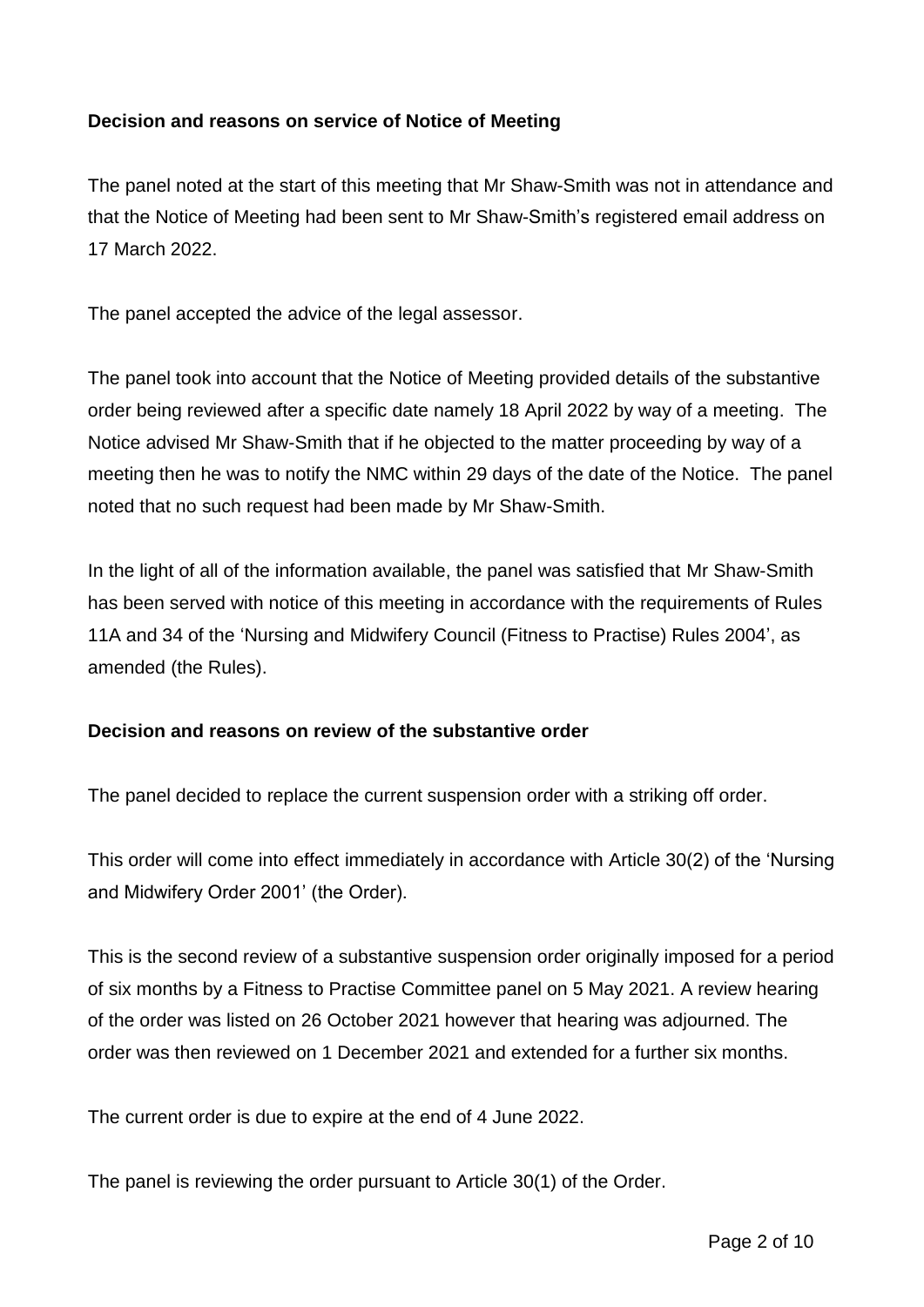The charges found proved by way of the Consensual Panel Determination (CPD) of the substantive order were as follows:

> *'That you, whilst employed as a registered nurse as a Band 7 Team Leader, at Cromwell House, Manchester;*

- *1. On or around 08 November 2016 , within the document known as the "3 day review" following the death of Service User 1, made the following incorrect statement/s;*
- *a) That Service User 1 had been offered an 'emergency/same day appointment' at Cromwell House when in fact he had been offered a 'urgent/5 day appointment' and/or*
- *b) That Service User 1 had declined the emergency/same day appointment at Cromwell House.*
- *2. Your conduct at Charge 1 above was dishonest because it was intended to create a more favourable impression of the role of your Team in the circumstances of Service User 1's death.*
- *3. On 31 January 2017 during an internal investigation interview in to the "3 day review" you submitted following the death of Service User 1, you made the following incorrect statement;*
- *a) That Colleague A told you she had offered Service User 1 an 'emergency/same day appointment', when she had not told you this.*
- *4. Your conduct at Charge 3 above was dishonest as it was intended to try to cover up that you submitted a misleading "3 day review" in respect of the death of Service User 1.*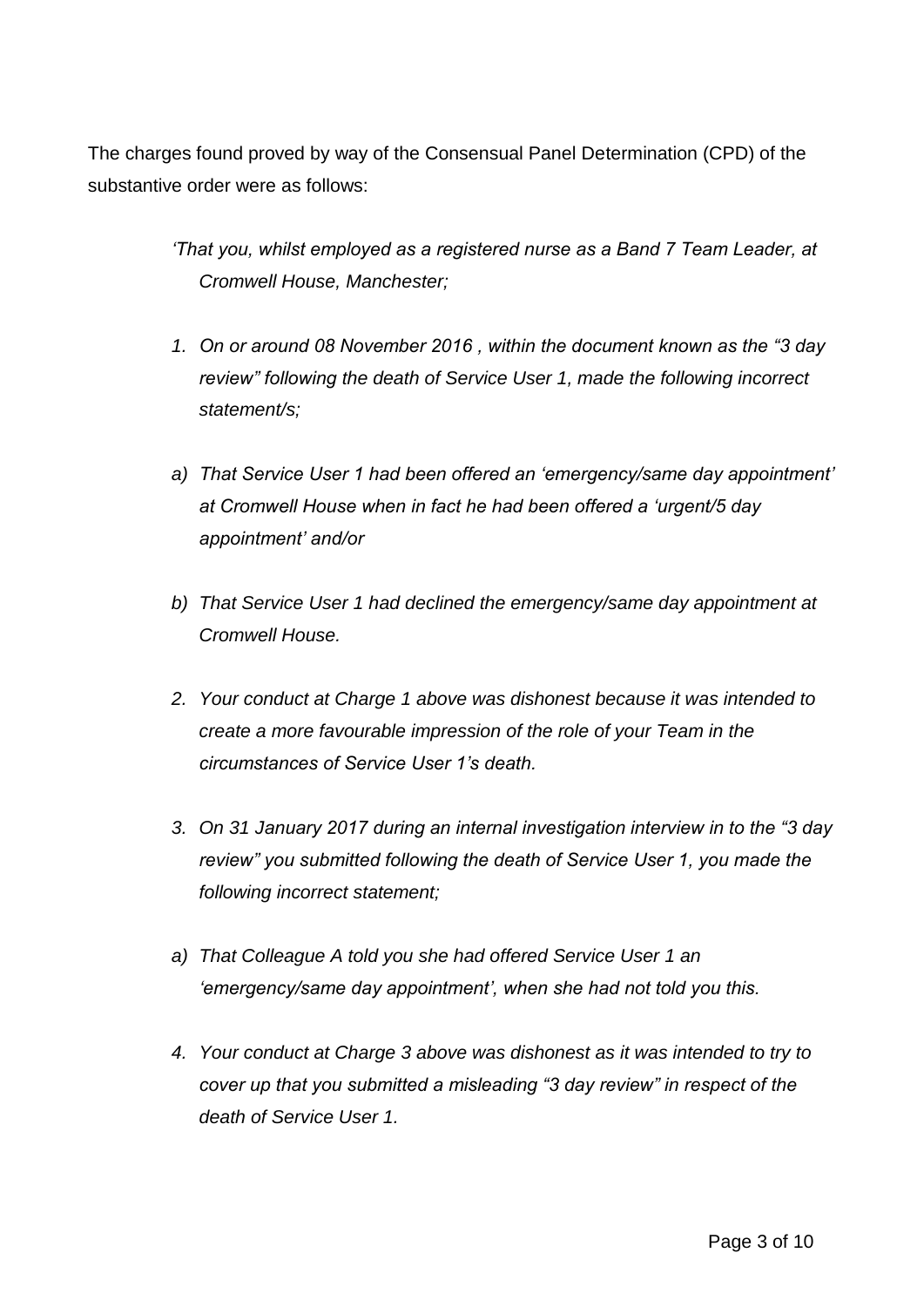- *5. Following the issue of a management direction on 29 November 2016, to ensure that your Team immediately ceased the use of 'opt in' communications for service users;*
- *a) you failed to adequately implement this direction in a timely manner and/or*
- *b) on 02 December 2016, personally contravened the direction by sending an 'opt in' communication to a service user.*
- *6. On 31 January 2017 during an internal investigation interview in to the use of 'opt in' communications, you made the following incorrect statement;*
- *a) That you had verbally told your Team to cease using 'opt in' communications for services users, when you had not.*
- *7. Your actions in Charge 6 above were dishonest because you made the statement in order to cover up the extent of your failure to act on the management direction.*

*AND in light of the above, your fitness to practise is impaired by reason of your misconduct.'* 

The first reviewing panel determined the following with regard to impairment:

*"The panel noted that the original panel found that Mr Shaw-Smith had significantly developing insight. At this hearing the panel noted that Mr Shaw-Smith has since become disengaged with the NMC and the proceedings and had regard of his email which stated 'please stop emailing me further emails will be classed as harassment'. The panel noted that since October 2021, there has been no further communication or engagement from Mr Shaw-Smith in respect of today's hearing.* 

In its consideration of whether Mr Shaw-Smith has remedied his practice, the panel *took into account that he has not provided any information to demonstrate practical remediation or any of the recommendations by the original panel. The panel had*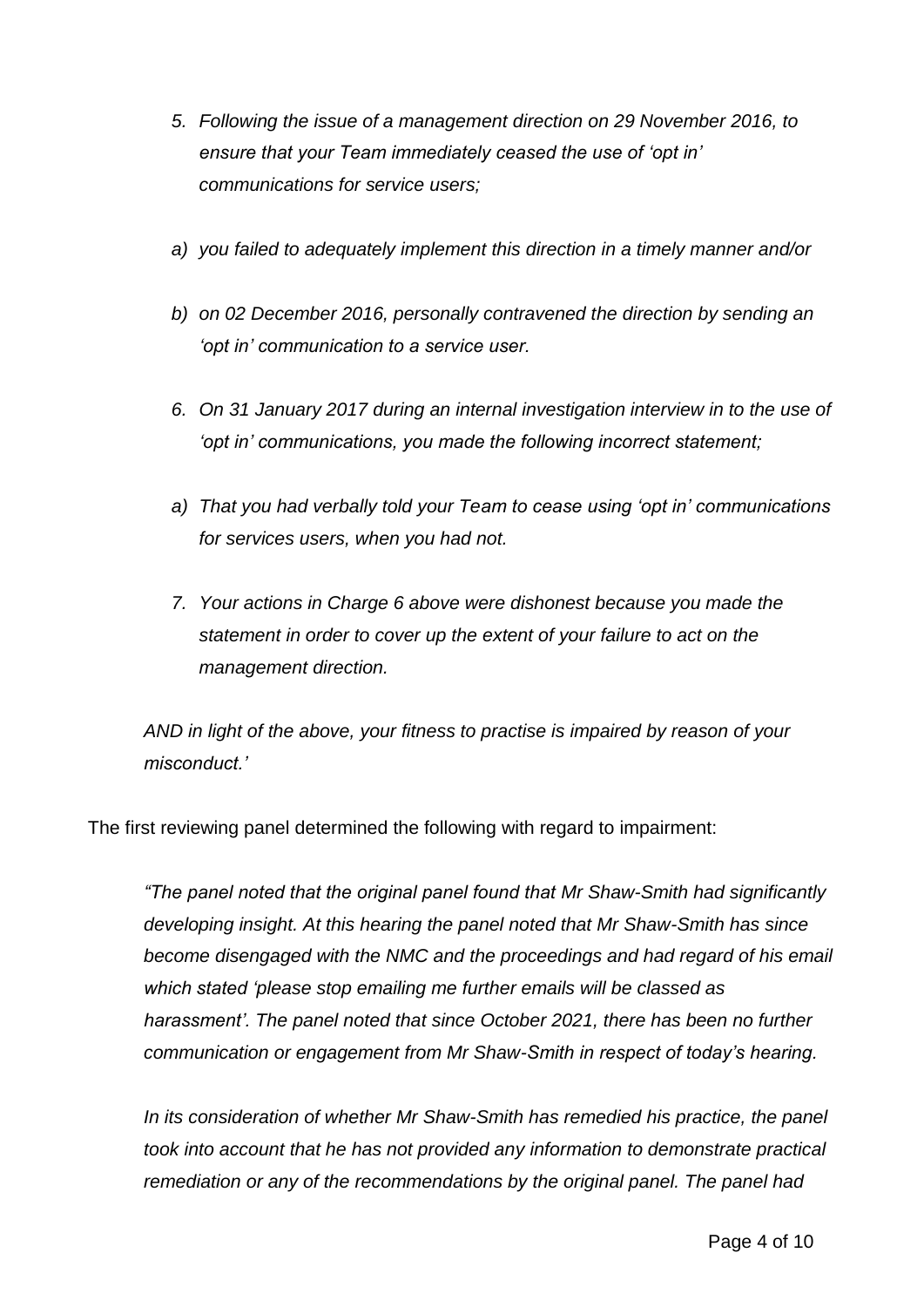*regard of the letter from Mr Shaw-Smith dated 15 October 2021 where he accepts some concerns however it was of the view that the letter did not speak to address the heart of the issues.* 

*The panel considered the seriousness of the charges found proved and the risk of harm to the public if Mr Shaw-Smith were to return to nursing unrestricted and it is of the view that the charges concerned fundamentals of nursing practice, in particular a breach of the Duty of Candour. The panel is of the view that there is a risk of repetition of the misconduct and therefore a risk to the public remains. In the circumstances, the panel concluded that Mr Shaw-Smith's fitness to practise remains impaired on public protection grounds. The panel took into account the gravity of the misconduct and has borne in mind that its primary function is to protect patients and the wider public interest which includes maintaining confidence in the nursing profession and upholding proper standards of conduct and performance. The panel determined that, in this case, a finding of continuing impairment on public interest grounds is also required.*

*For these reasons, the panel finds that Mr Shaw-Smith's fitness to practise remains impaired on both public protection and public interest grounds"*

The first reviewing panel determined the following with regard to sanction:

*"The panel first considered whether to take no action but concluded that this would be inappropriate in view of the circumstances of the case. Mr Shaw-Smith's previous representative had submitted, for the substantive order review hearing on 26 October 2021 that the appropriate course of action would be to make a finding of impairment and allow the order to expire, to enable Mr Shaw-Smith's registration to lapse. Today's panel has not had any further submissions from Mr Shaw-Smith or his representative as to his intention to stop practising as a nurse and remove himself from the register. In addition, the panel has been informed of a new referral to the NMC made on 4 May 2021. In accordance with rule 14(4)(a) of the NMC (Education, Registration and Registration Appeals) Rules 2004', the panel was satisfied that allowing the order to expire, would not result in Mr Shaw-Smith's registration lapsing. In all the circumstances, the panel has determined that it would*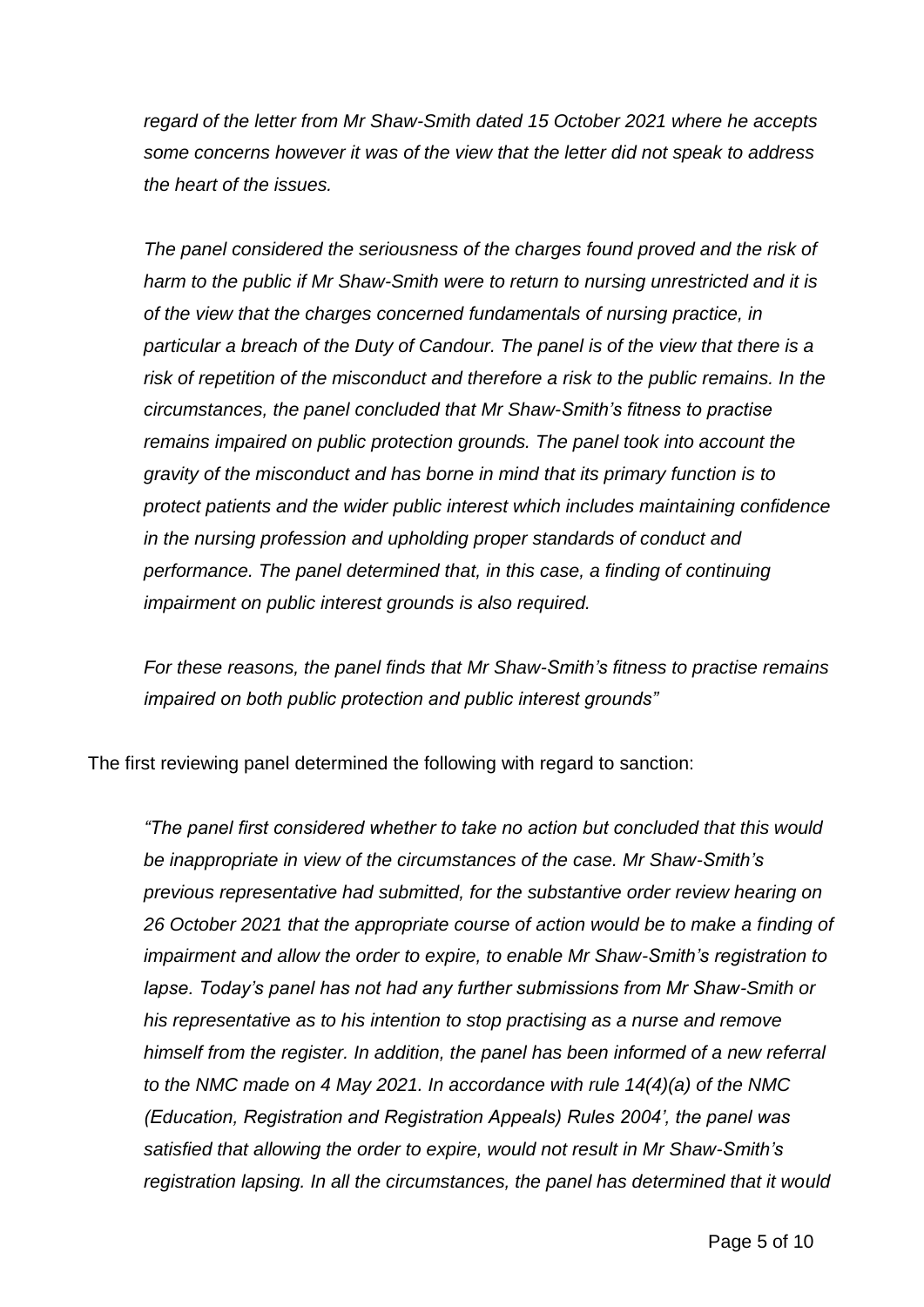*not protect the public and would be neither proportionate nor in the public interest to take no further action.* 

*It then considered the imposition of a caution order but again determined that, due to the seriousness of the case, and the public protection issues identified, an order that does not restrict Mr Shaw-Smith's practise would not be appropriate in the circumstances. The SG states that a caution order may be appropriate where 'the case is at the lower end of the spectrum of impaired fitness to practise and the panel wishes to mark that the behaviour was unacceptable and must not happen again.' The panel considered that Mr Shaw-Smith's misconduct was not at the lower end of the spectrum and that a caution order would be inappropriate in view of the issues identified. The panel decided that it would be neither proportionate nor in the public interest to impose a caution order.*

*The panel next considered whether a conditions of practice on Mr Shaw-Smith's registration would be a sufficient and appropriate response. The panel is mindful that any conditions imposed must be proportionate, measurable and workable. The panel bore in mind the seriousness of the facts found proved at the original hearing and concluded that a conditions of practice order would not adequately protect the public or satisfy the public interest. The panel was not able to formulate conditions of practice that would adequately address the concerns relating to Mr Shaw-Smith's misconduct and bearing in mind that he has disengaged from the NMC, there is no evidence to suggest Mr Shaw-Smith would comply with the conditions. The panel is also of the view that the charges concern fundamental aspects of nursing, specifically in respect of the dishonesty charges, and therefore concluded that conditions could not be devised that would appropriately address this.* 

*The panel considered the imposition of a further period of suspension. It was of the view that a suspension order would allow Mr Shaw-Smith further time to fully reflect on his previous dishonesty and the impact of this on the wider public interest. It considered that Mr Shaw-Smith needs to gain a full understanding of how the dishonesty of one nurse can impact upon the nursing profession as a whole and not just the organisation that the individual nurse is working for. The panel concluded that a further six month suspension order would be the appropriate and*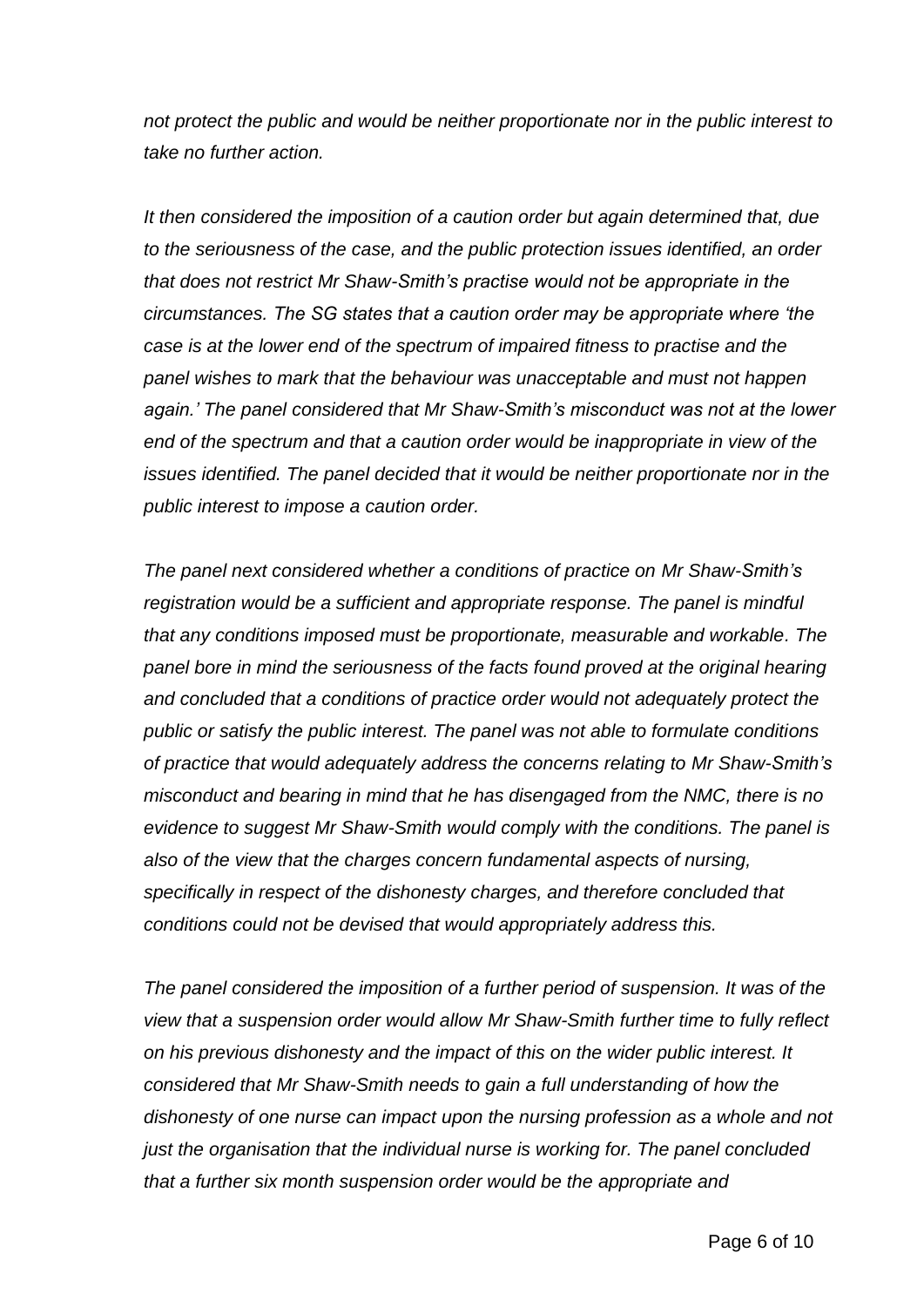*proportionate response and would afford Mr Shaw-Smith adequate time to further develop his insight and remediation. It would also give Mr Shaw-Smith an opportunity to complete any training and development (in relation to record keeping and management) and provide any testimonials as to his character in his workplace since the substantive hearing.*

*The panel determined therefore that a suspension order is the appropriate sanction which would continue to both protect the public and satisfy the wider public interest. Accordingly, the panel determined to impose a suspension order for the period of 6 months would provide Mr Shaw-Smith with a sufficient opportunity to engage with the NMC and to provide evidence of practical remediation, training and development and further insight into his misconduct. It considered this to be the most appropriate and proportionate sanction available.* 

*This suspension order will take effect upon the expiry of the current suspension order, namely the end of 4 December 2021 in accordance with Article 30(1). The order will be reviewed before the end of its expiry.*

*Before the end of the period of suspension, another panel will review the order. At the review hearing the panel may revoke the order, or it may confirm the order, or it may replace the order with another order.* 

*The panel considered a striking off order and determined that it would be disproportionate at this stage. However, a failure by Mr Shaw-Smith to re-engage with these proceedings and provide a future panel with evidence of his remediation and insight would leave it open for a future panel to consider this sanction.* 

*Any future panel reviewing this case would be assisted by:*

- *Mr Shaw-Smith's engagement with the NMC and attendance at future hearings*
- *Evidence of testimonials from employers or workplace colleagues in any paid or unpaid post.*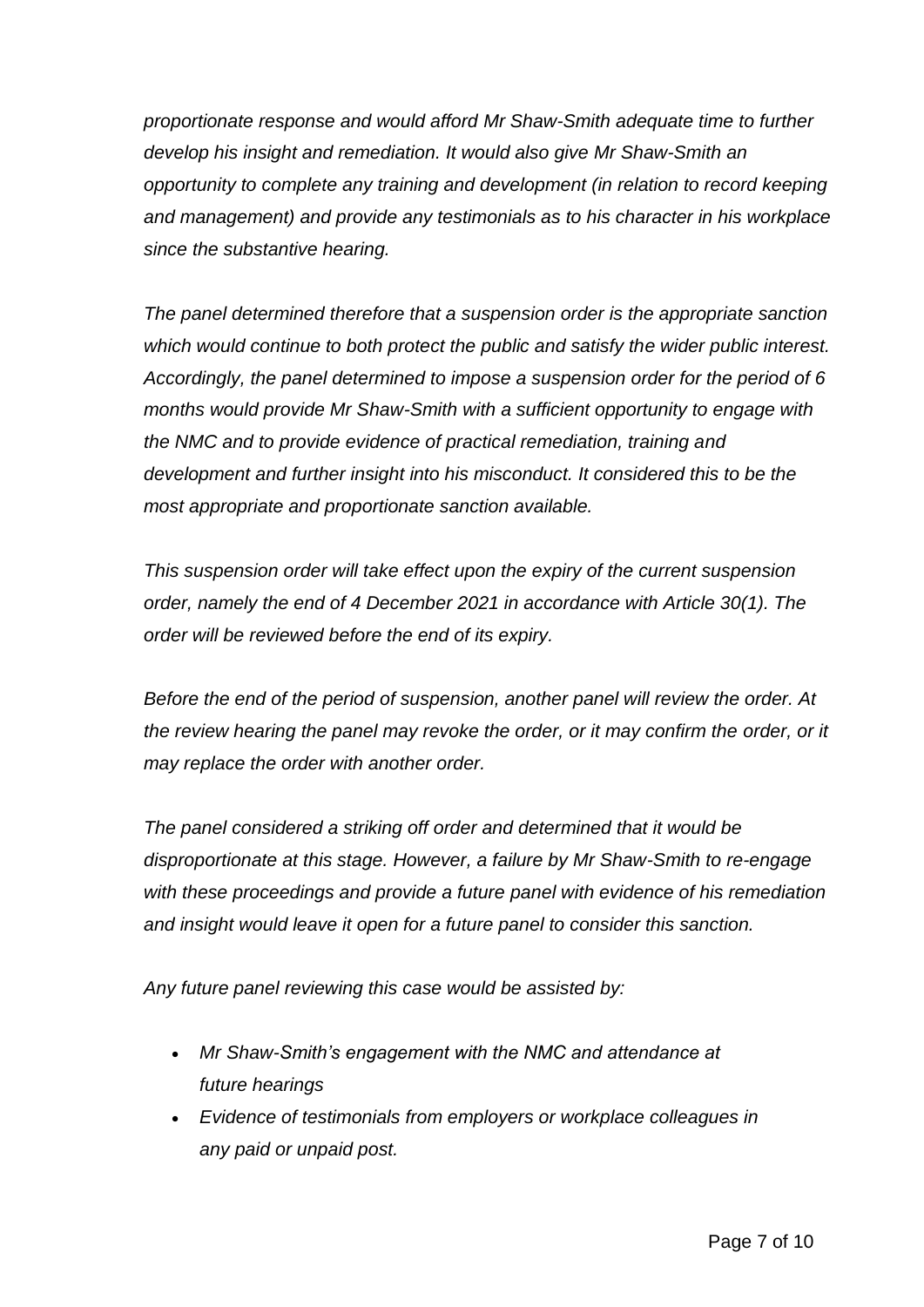- *A reflective piece setting out how Mr Shaw-Smith's level of insight has developed, particularly into his misconduct and how this has impacted on the wider public interest.*
- *Evidence of training and development Mr Shaw-Smith has undertaken in relation to record keeping and management.*
- *Evidence of steps Mr Shaw-Smith has taken to keep up to date with nursing practice."*

## **Decision and reasons on current impairment**

The panel has considered carefully whether Mr Shaw-Smith's fitness to practise remains impaired. Whilst there is no statutory definition of fitness to practise, the NMC has defined fitness to practise as a registrant's suitability to remain on the register without restriction. In considering this case, the panel has carried out a comprehensive review of the order in light of the current circumstances. Whilst it has noted the decision of the last panel, this panel has exercised its own judgement as to current impairment.

The panel has had regard to all of the documentation before it, including the NMC substantive bundle.

The panel heard and accepted the advice of the legal assessor.

In reaching its decision, the panel was mindful of the need to protect the public, maintain public confidence in the profession and to declare and uphold proper standards of conduct and performance.

The panel considered whether Mr Shaw-Smith's fitness to practise remains impaired.

The panel noted that at the last reviewing hearing, Mr Shaw-Smith had completely disengaged with the NMC .No further communication has been received from Mr Shaw-Smith since November 2021.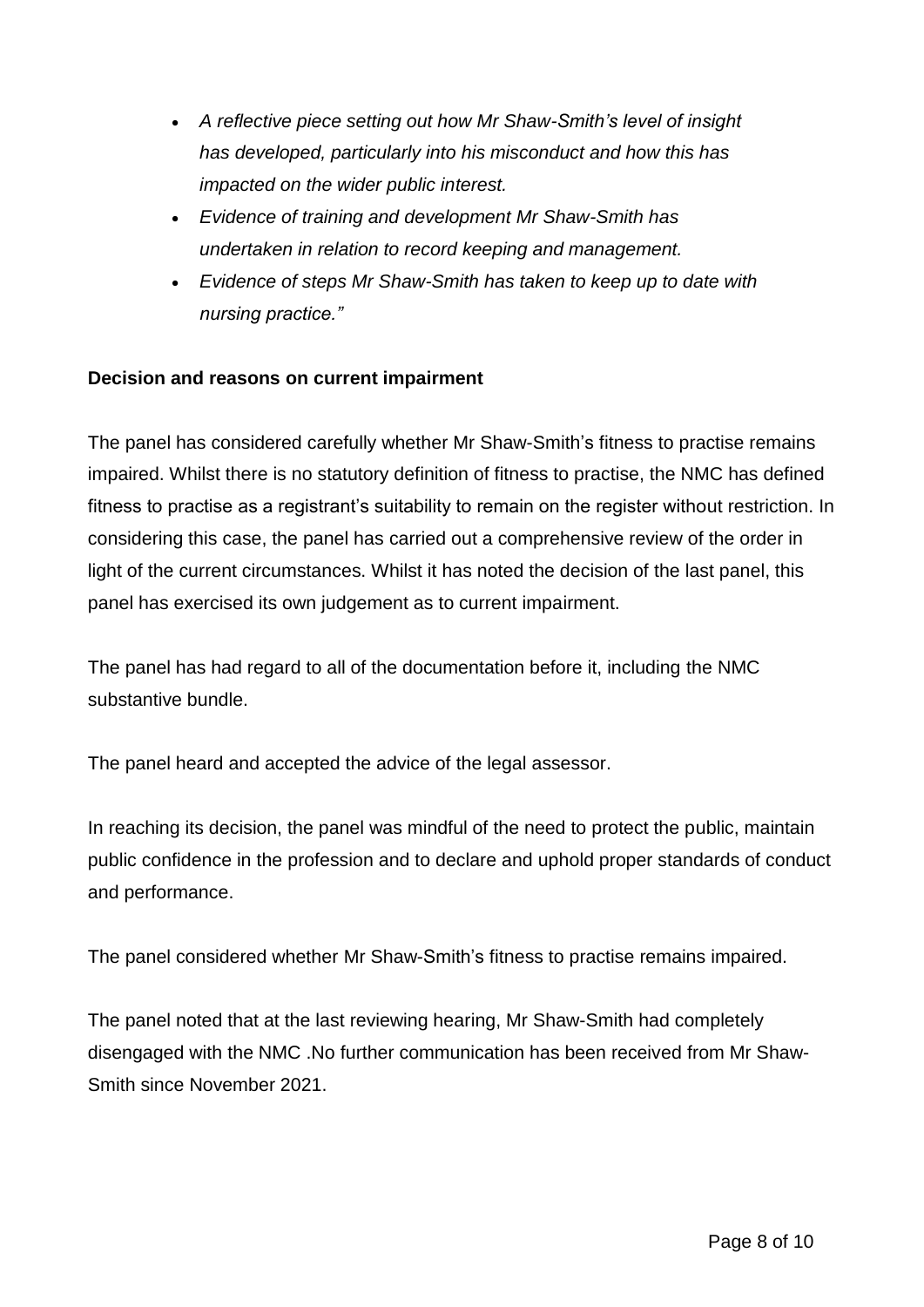The panel does not have anything before it to suggest that Mr Shaw-Smith has remedied his practice. To the contrary, Mr Shaw-Smith has failed to comply with any of the recommendations made by the last reviewing panel.

The panel considered the seriousness of the charges found proved and the risk of harm to the public if Mr Shaw-Smith were to return to nursing unrestricted. The panel is of the view that there is a risk of repetition of the misconduct and therefore a risk to the public remains. In the circumstances, the panel concluded that Mr Shaw-Smith's fitness to practise remains impaired on public protection grounds.

The panel took into account the gravity of the misconduct and has borne in mind that its primary function is to protect patients and the wider public interest which includes maintaining confidence in the nursing profession and upholding proper standards of conduct and performance. The panel determined that, in this case, a finding of continuing impairment on public interest grounds is also required.

For these reasons, the panel finds that Mr Shaw-Smith's fitness to practise remains impaired on both public protection and public interest grounds.

## **Decision and reasons on sanction**

Having found Mr Shaw-Smith's fitness to practise currently impaired, the panel then considered what, if any, sanction it should impose in this case. The panel noted that its powers are set out in Article 30 of the Order. The panel has also taken into account the 'NMC's Sanctions Guidance' (SG) and has borne in mind that the purpose of a sanction is not to be punitive, though any sanction imposed may have a punitive effect.

The panel first considered whether to take no action but concluded that this would be inappropriate in view of the seriousness of the case. The panel decided that it would be neither proportionate nor in the public interest to take no further action.

It then considered the imposition of a caution order but again determined that, due to the seriousness of the case, and the public protection issues identified, an order that does not restrict Mr Shaw-Smith's practice would not be appropriate in the circumstances. The SG